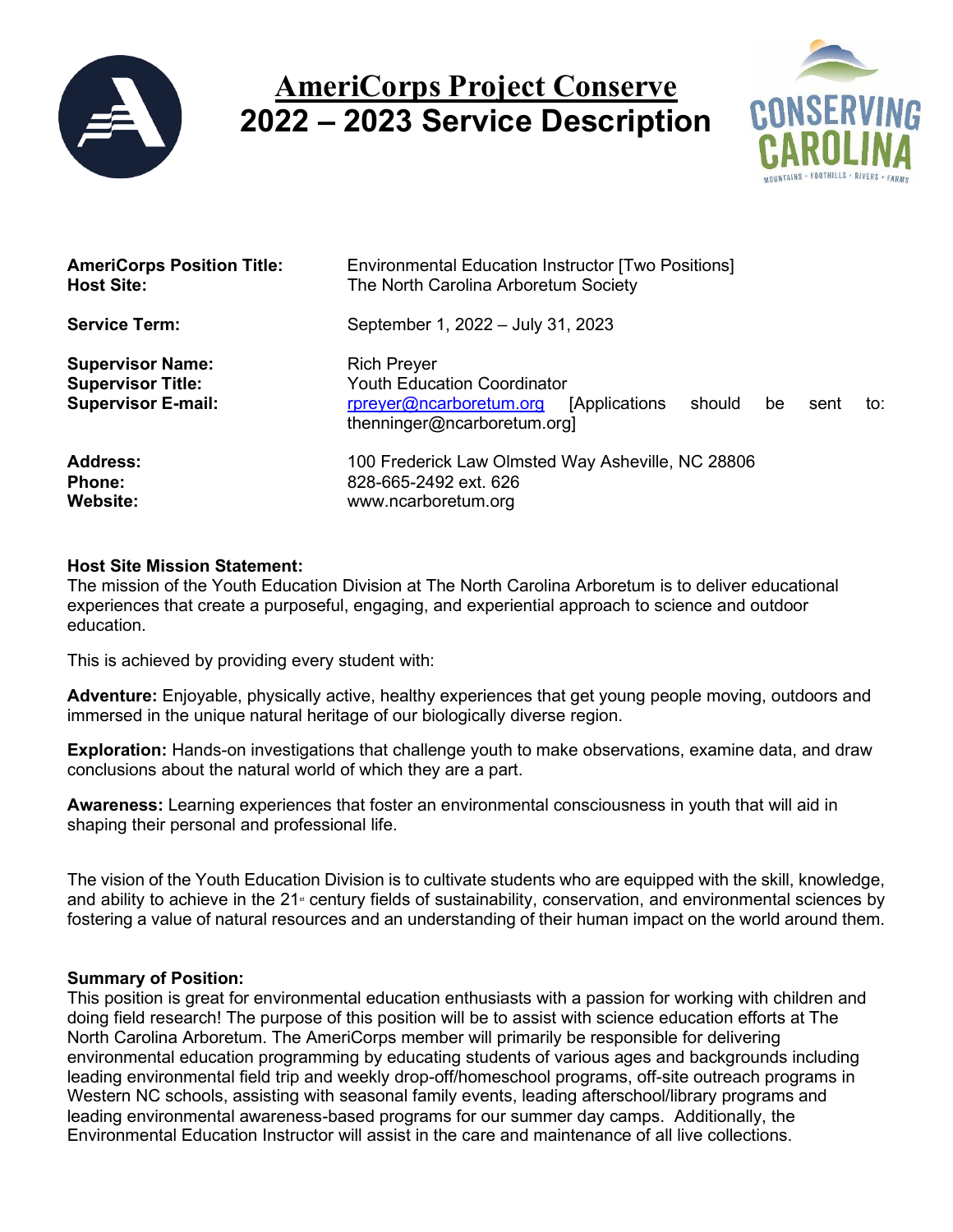# **Qualifications – Knowledge, Skills, and Abilities:**

- Completion of the first two years of college with a focus on education, environmental studies, outdoor education, biology, ecology or a related field.
- Skill and ability in the identification of local plant and animal species is strongly desired.
- Youth leadership experience and good people skills are required; experience working with children in an outdoor setting is strongly desired.
- Applicants must be able to hike at least 5 miles on uneven trails and be able to lift 50 pounds.
- Applicants being considered will submit to a background check.
- Eligible applicants must be at least 18 years of age, be a citizen, national, or lawful permanent resident alien of the United States, and consent to a criminal history check.

# **Preferred Service Hours / Weekly Schedule:**

Monday-Friday 8 am - 4 pm, occasional weekends Time off: 1 week Thanksgiving week, 2 weeks during December/January, 1 week during May, 1 week during June/July and an additional 20 hours TBD.

#### *PLEASE NOTE: In addition to fulfilling host site service responsibilities, all Project Conserve members are required to fully participate in team trainings, service projects and statewide AmeriCorps events. Project Conserve team events will occur approximately twice per month in locations throughout the service area and may require up to three overnight stays.*

### **Position Responsibilities and Duties:**

## **CONSERVATION EDUCATION (100%)**

- Assist with curriculum development and instruction for our onsite drop-off/homeschool OAK (Outdoor Adventure Kids) program.
- Lead outdoor field trip programming for K-8 Grade students based on established curriculum.
- Develop curriculum and deliver afterschool/library programming for local community members.
- Instruct Discovery Day Camp programs for children in grades kindergarten through eight.
- Assist in developing and delivering seasonal community citizen science events.
- Assist with instruction and development of Project EXPLORE as needed School outreach initiative that engages in environmental monitoring at the student's own schoolyards.
- Assist with instruction and development of ecoEXPLORE as needed an incentive driven science enrichment program that engages third through eighth grade students in guided and self-directed citizen science activities.
- Assist with all live collections.
- Development of online/print outreach materials that complement science education activities

# **ESSENTIAL FUNCTIONS**

Equipment / Software Used: MS Office programs (especially publisher and Excel), Internet browsing (including reporting citizen science information to publicly available databases online)

Physical Demands: Must be able to walk 5 miles on uneven trails with a backpack; stand for 1.5 hours at a time; lift 50 pounds; travel

Transportation Needs: Needs reliable transportation to and from The NC Arboretum for regular schedule. May also be required to drive personal vehicle to local schools to lead outreach lessons.

Setting/Location of Service Activities: Schools and libraries across western North Carolina, The North Carolina Arboretum trails and educational facilities